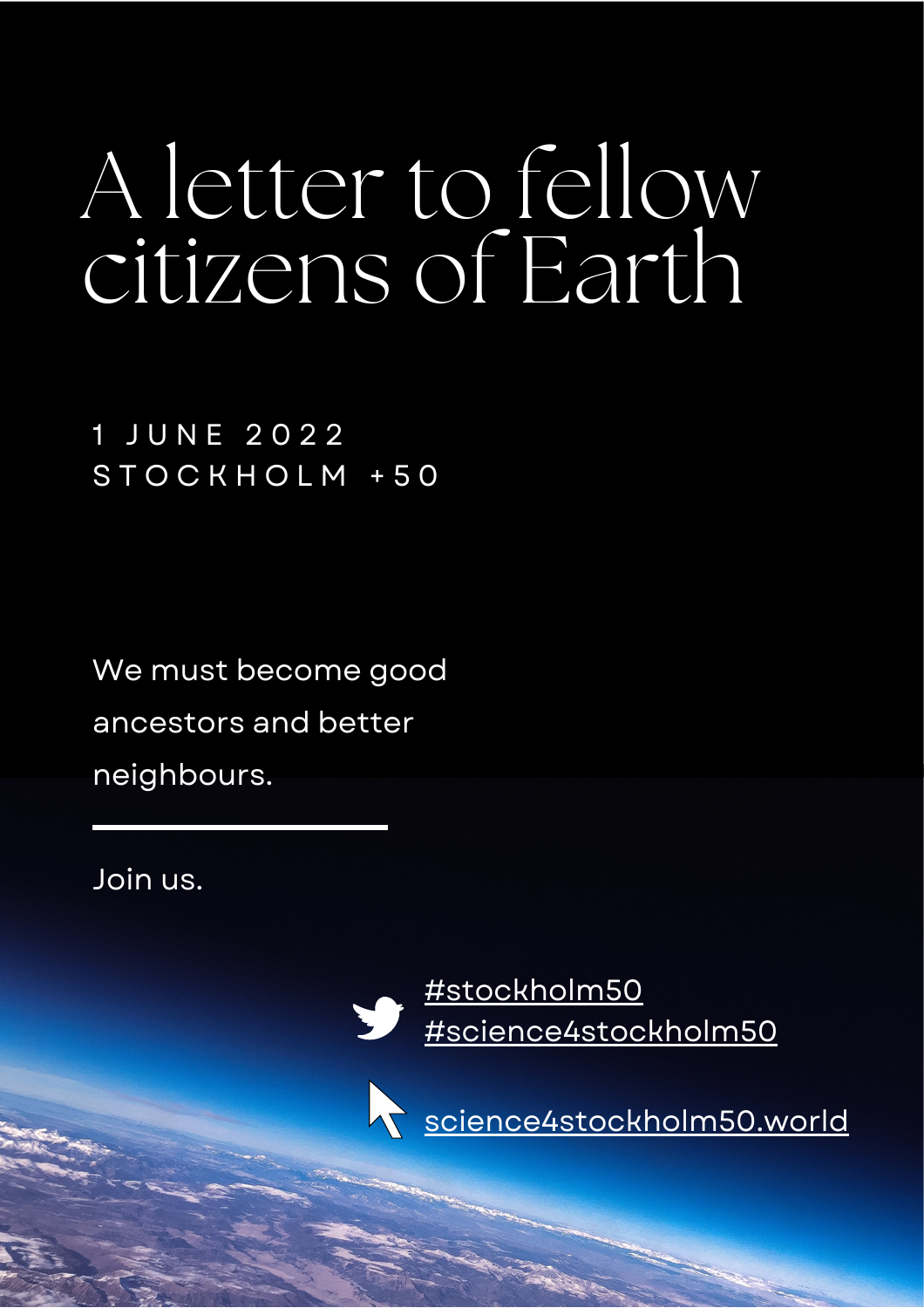# **Dear fellow citizens of Earth,**

Our home, planet Earth, is in jeopardy. Earth provides us with sustenance and shelter, inspires reverence, and nurtures our dreams. But we are pushing the planet's systems to the edge, threatening our own well-being and that of future generations.

We, the writers of this letter, are natural scientists, engineers, social scientists and scholars from many disciplines and countries. We see the evidence of global environmental change, assess its impacts, untangle its causes, and see the connections between our social and environmental challenges.

We humans are ultimately responsible for the crisis, but to varying degrees: a minority are responsible for a majority of the damage, while those least responsible are hit hardest by the impacts. This letter is an urgent call to our global neighbours, to acknowledge the crisis, make personal and collective commitments in line with differences in privilege and responsibility, and work towards transformative change.

## **From 1972 to 2022**

Fifty years ago, on the eve of the 1972 Stockholm Conference, a group of 2,200 scientists signed a [letter](https://unesdoc.unesco.org/in/documentViewer.xhtml?v=2.1.196&id=p::usmarcdef_0000078269&file=/in/rest/annotationSVC/DownloadWatermarkedAttachment/attach_import_4f6de617-b7fa-41cf-b04e-2a8d851f79a2%3F_%3D078269engo.pdf&locale=en&multi=true&ark=/ark:/48223/pf0000078269/PDF/078269engo.pdf#%5B%7B%22num%22%3A32%2C%22gen%22%3A0%7D%2C%7B%22name%22%3A%22XYZ%22%7D%2Cnull%2Cnull%2C0%5D) – the **Menton [Message](https://unesdoc.unesco.org/in/documentViewer.xhtml?v=2.1.196&id=p::usmarcdef_0000078269&file=/in/rest/annotationSVC/DownloadWatermarkedAttachment/attach_import_4f6de617-b7fa-41cf-b04e-2a8d851f79a2%3F_%3D078269engo.pdf&locale=en&multi=true&ark=/ark:/48223/pf0000078269/PDF/078269engo.pdf#%5B%7B%22num%22%3A32%2C%22gen%22%3A0%7D%2C%7B%22name%22%3A%22XYZ%22%7D%2Cnull%2Cnull%2C0%5D)** – to their then 3.5 billion neighbours. They warned about the ongoing environmental crisis and nuclear arms race, and about the possibility of extinction of life on Earth.

Much has happened since 1972. While the world's population has doubled, global GDP has increased almost five-fold. Human ingenuity and cooperation have led to more food production and better water supply and sanitation. The digital revolution has dramatically increased our ability to communicate and to access information.

Scientists discovered the hole in Earth's ozone layer and what caused it; citizens mobilized, and an unprecedented global agreement followed. As a result, the ozone layer is healing. We have also brought back tigers and pandas from the brink of extinction. Electricity from the sun was a glimmer in 1972 and is now a fast-growing energy source.

Yet many of the environmental threats identified in 1972 persist today, and new ones have emerged. We continue to poison food chains around the world with the chemicals that we make and use every day. Air pollution has dipped in some places but increased dramatically in many others. Around 1 million animal and plant species are threatened with extinction today. And of course, global climate change is here, triggering more floods, droughts and heat waves, melting icecaps, and flooding coastlines. The entire planet's life-support systems are now under threat.

Socially, since 1972, poverty has diminished overall but is still significant. Inequality among countries has declined, but inequality within countries has increased. Political turbulence and conflict persist, and the threat of a nuclear war has resurfaced.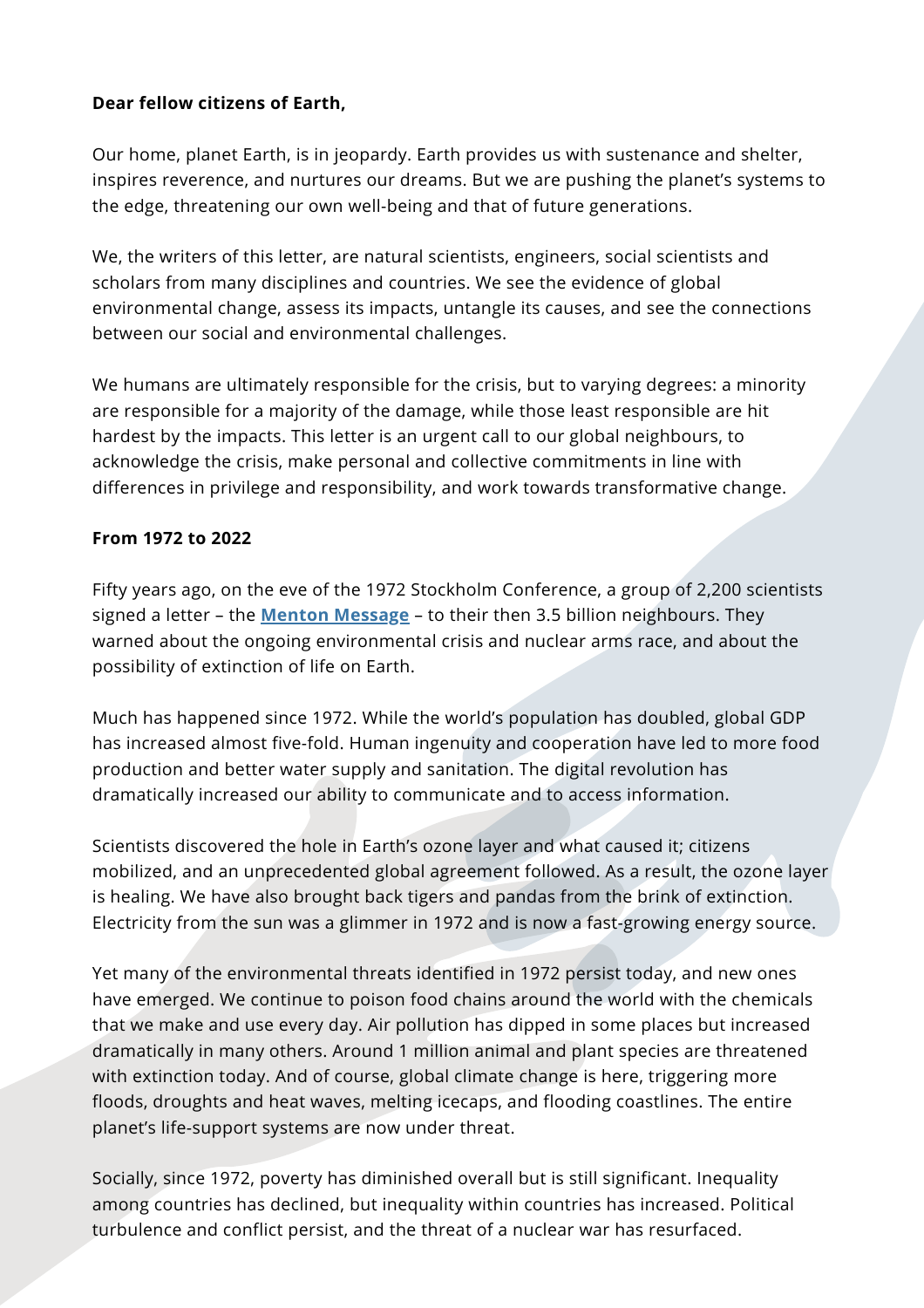#### **Interconnected problems**

The environmental and social predicaments we face today are interconnected. Actions that contribute to the destruction, depletion or disruption of nature lead to both unsustainability and injustice.

The richest 20% consume about 80% of the world's resources. And the top 10% emit as much carbon dioxide as the bottom 50% do.

This consumerist lifestyle of a minority has led to loss of species, pollution, and climate change—all of which not only threaten our collective future but also the lives and livelihoods of many people today, especially the poorest and most marginalized.

Dams, mines and large-scale monocultures have come at the price of dispossession and pollution, typically borne by a few. Industrial workers breathe polluted air in manufacturing hubs that feed global consumerism.

#### **Root causes**

After 50 years, pro-environmental action seems like one step forward and two back. The world produces more food than needed, yet many people still go hungry.

We continue to subsidize and invest in fossil fuels, even though renewable energy is increasingly cost-effective. We subsidize private cars instead of building public transit. We extract resources where the price is lowest, often in direct disregard of local rights and values.

These and many other contradictions are rooted in three main dynamics.

**First**, individualistic, materialistic, exploitative short-term thinking has led us to lose sight of the public good. Consumerism and self-indulgence are glorified, while they result in illhealth, injustice, and apathy.

**Second**, a focus on economic growth distracts from achieving well-being and happiness. Unchecked growth destroys our shared resources. Similarly, although technological innovation has allowed us to sidestep some natural limits, the belief that we can bend all nature to our will through the unrestricted use of new technologies is an illusion.

**Third**, current economic, political and social institutions are failing us.

The economic system concentrates financial power in the hands of a few and legitimizes relentless pursuit of profits, manipulation of citizens as consumers, and valuation of nature solely for short-term economic gain.

Political systems do not prioritize the public good, lack accountability, and foster false dreams and divisiveness. And social institutions of racism and patriarchy continue to legitimize the deprivation of and environmental impacts on people of colour, indigenous communities and women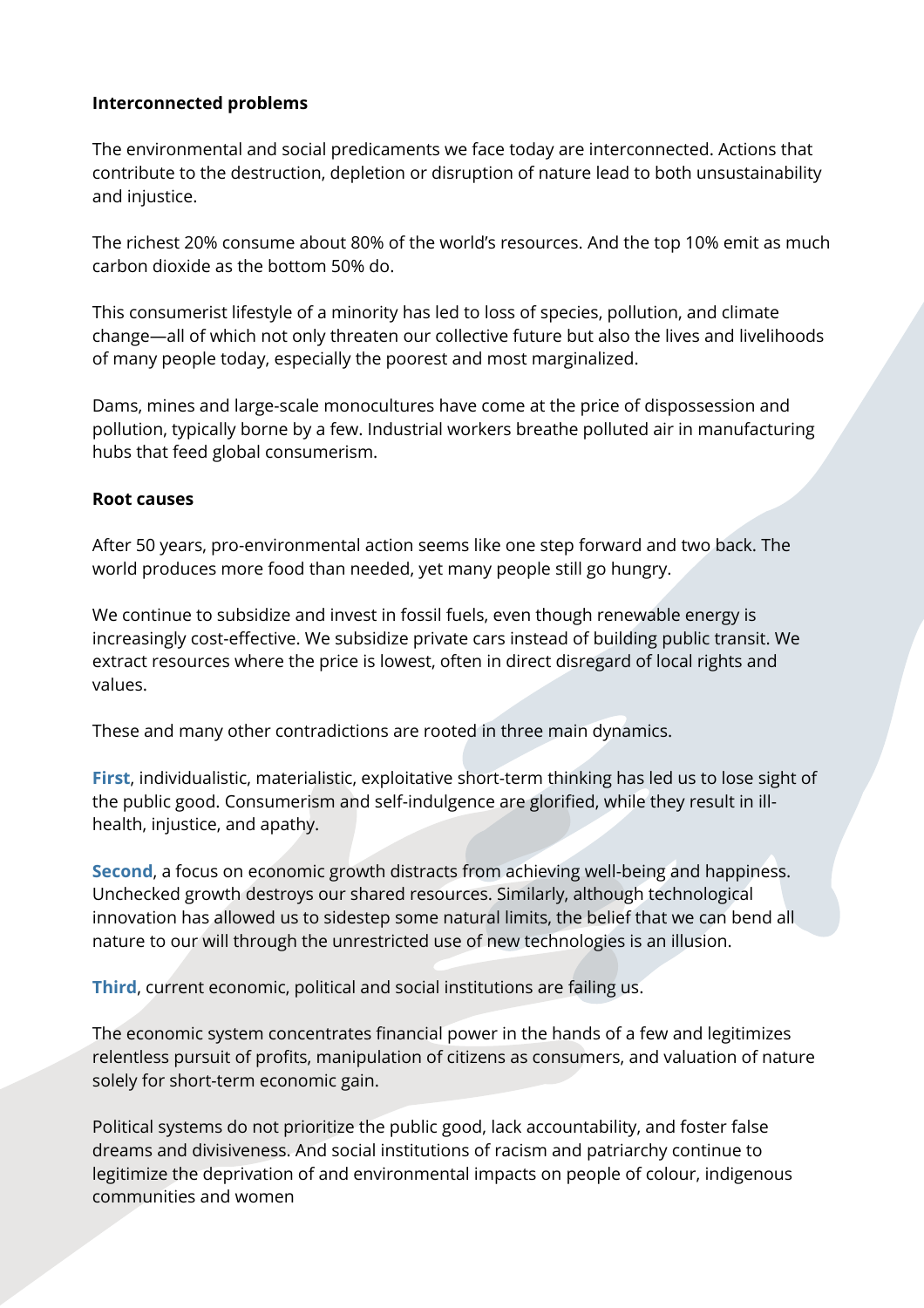## **Way forward**

The worst fears of the Menton Message may not have come about, but its authors saw the future. Fifty years on, the work of thousands of scientists and scholars has shown that we are closer to the brink in many ways. On the occasion of Stockholm+50, we call for multiple actions towards a safer and better future.

**First and foremost**, we must redefine what societies and individuals strive for. Personal well-being must focus on physical and spiritual health, community and peace. And this must be coupled with concern about the collective future, the dignity of fellow humans, and the well-being of non-humans.

**Second**, we must recognize the responsibilities of the privileged. Those who consume too much must scale back and make space for the disenfranchised and disempowered. Even lifestyles that do not seem lavish are far from sustainable because of systemic distortions, such as fossil fuel subsidies and covering up of pollution costs.

**Third,** collective action is essential to correct these systemic distortions. While individuals can and must act, they cannot make change happen alone. Making public transportation available and accessible or redefining what constitutes a good life can spur behavioural change. We must shift to an economy of cooperation and sharing, instead of competition, accumulation and planned obsolescence.

Politically, we must deepen democracy and strengthen participatory governance. Socially, we must prioritize compassion and collaboration in our families, communities and nations.

Turning specifically towards **national leaders**, we urge them to meet current international commitments – whether towards reducing pollution, improving conservation, or reversing climate change. This is a critical first step that will build trust. Naming and acclaiming those that deliver on pledges, will inspire and empower action.

Turning then to the **community** that we, the writers of this letter, come from, we recognize the progress made in 50 years, and call on fellow scientists and scholars to reshape the academic enterprise to maximize our positive impact in our communities and in the world.

We must build bridges across disciplines, geographies, and income levels and make technological innovation socially responsible and ethical.

We must practice collaborative, inclusive and holistic science.

We must engage in teaching, research and application of knowledge that secures sustainability, justice and dignity.

**Finally, we call upon all individuals – parents or children, farmers or industrialists, scholars or students, heads of state or religious leaders – to become good neighbours and ancestors**.

Let us collectively strive for dignity, justice, peace and sustainability for all humans and all species, for today and for the future.